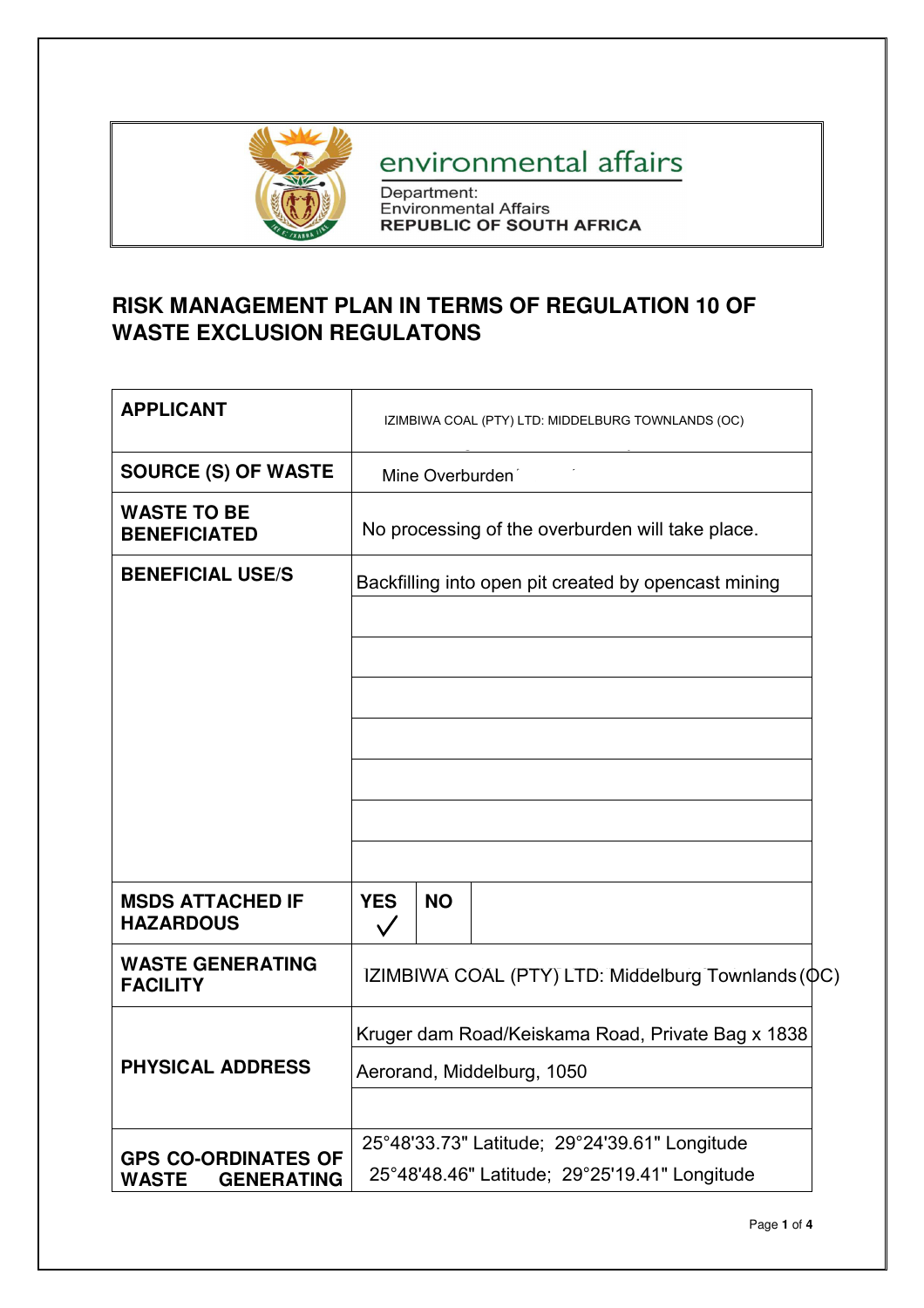| <b>FACILITY (EG. 60° 29' 30"</b><br>Latitude; 34° 20' 15"<br>Longitude) |                                |              | 25°49'33.88" Latitude; 29°24'15.91" Longitude |
|-------------------------------------------------------------------------|--------------------------------|--------------|-----------------------------------------------|
| <b>POSTAL ADDRESS</b>                                                   | Po Box 272, Middelburg, 1050   |              |                                               |
| <b>CONTACT PERSON</b>                                                   | <b>Mark Cunney</b>             |              |                                               |
| <b>TELEPHONE</b>                                                        | 013 244 8100                   | <b>CELL:</b> | 086 537 8649                                  |
| <b>EMAIL</b>                                                            | Mark.Cunney@izimbiwacoal.co.za | FAX:         | 086 537 8649                                  |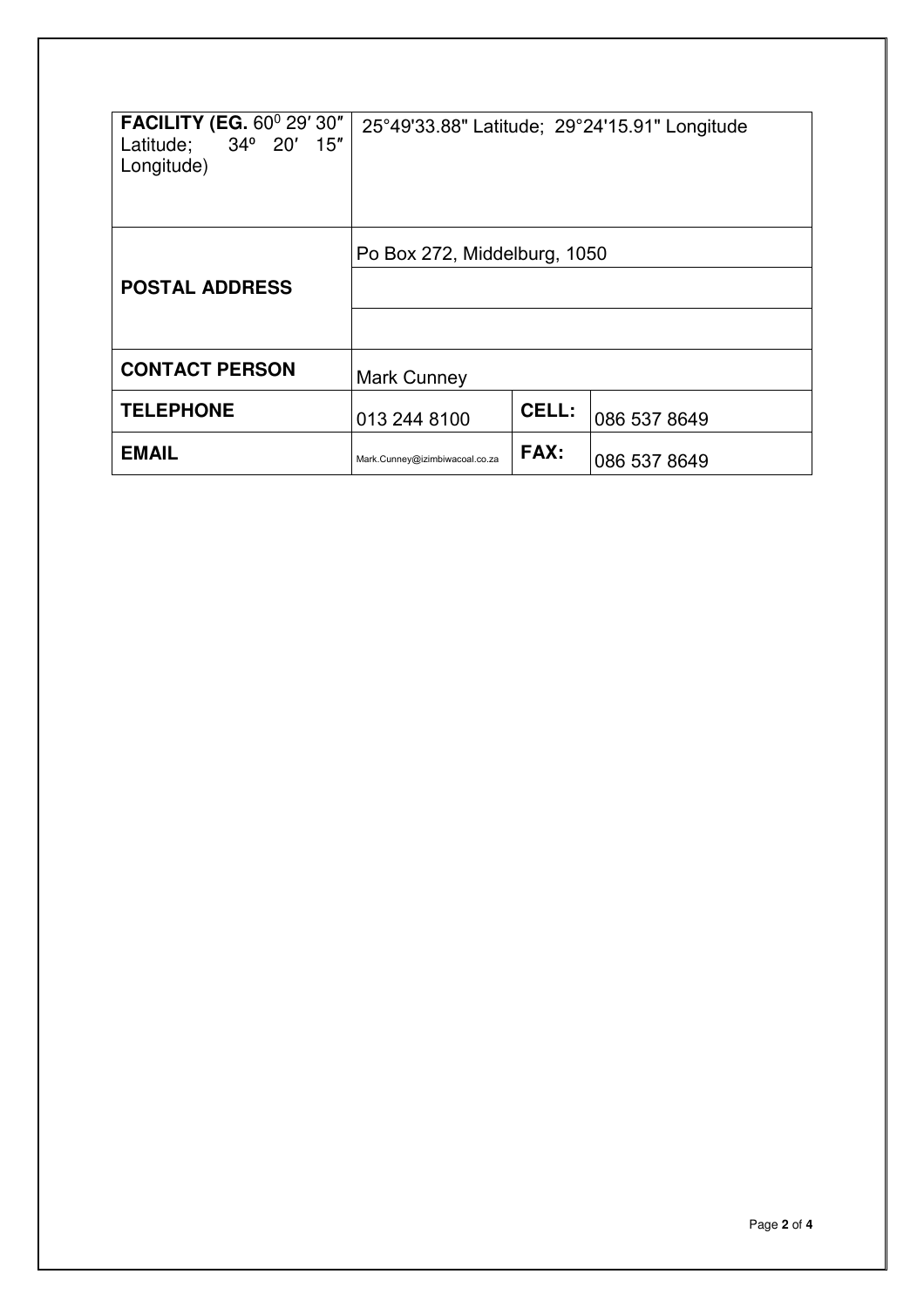## **DECLARATION**

 $\mathbf{x}$ 

 $\boldsymbol{\mathsf{x}}$ 

Thato hereby declare that I have read the completed a Risk eus es Management form and hereby confirm that the information is to the best of my knowledge true and correct.

Furthermore, I declare that I am fully aware of my responsibilities in terms of the Waste Exclusion Regulations, and that failure to comply with these Regulations may constitute an offence in terms of the National Environmental Management: Waste Act, 2008( Act 59 of  $2008$ ).

Thodo LUADE Applicant (Full names) -Designation Agny **Signature** M.L Date -Place

## **FOR OFFICE USE ONLY Date Received Decision Taken** Authorised **Not** authorised(provide reason) Reference Number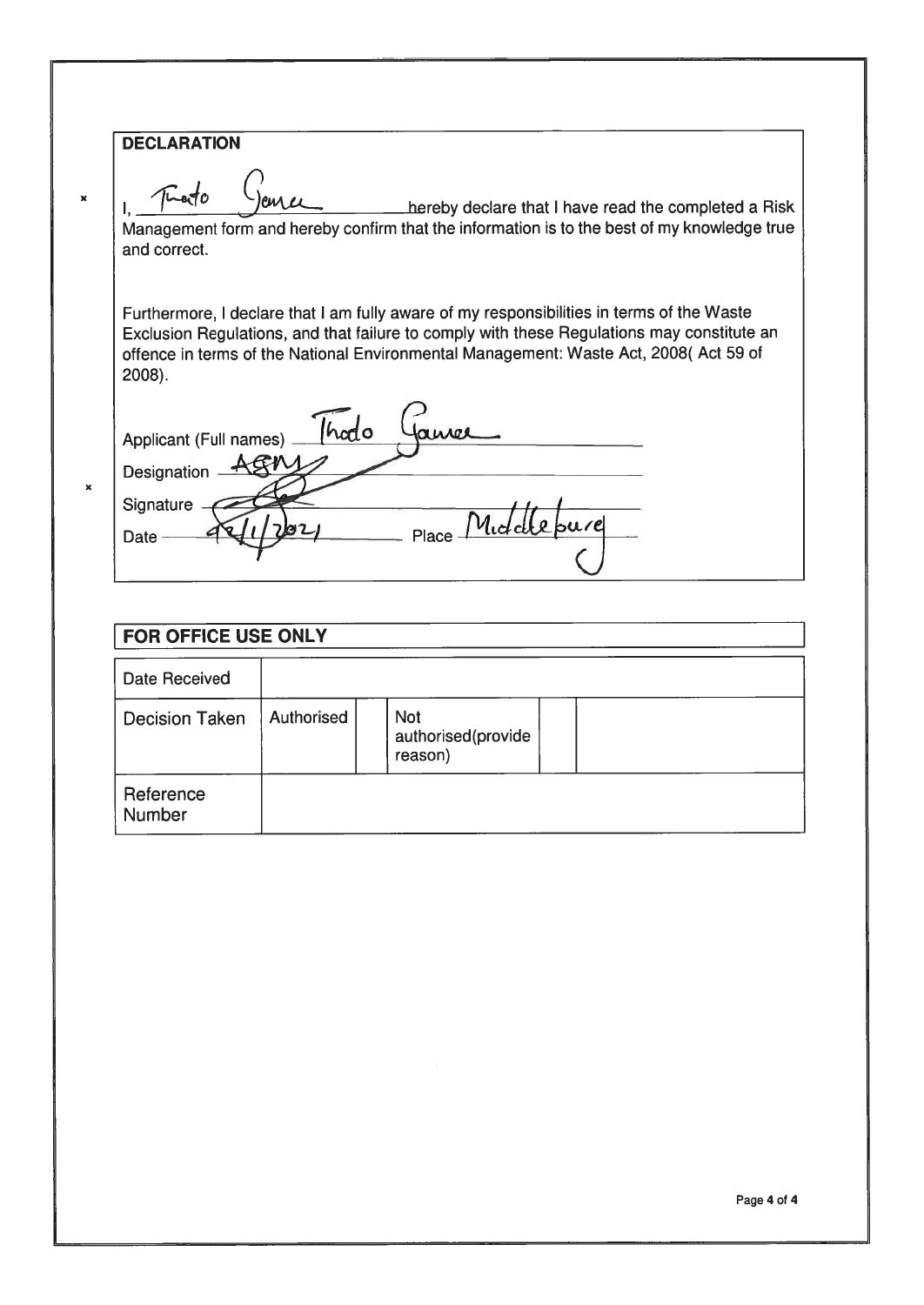| <b>Activity</b>      | <b>Risk</b>        | Action(s) to minimise/ manage the risk                                                                              | <b>Responsibility</b> |
|----------------------|--------------------|---------------------------------------------------------------------------------------------------------------------|-----------------------|
|                      | <b>Description</b> |                                                                                                                     |                       |
| Loading<br>0f<br>1.  | Uncontrolled       | Preventative mitigation measure                                                                                     | Middelburg Townlands  |
| material<br>onto     | dispersion<br>of   | Dust management during loading of material through wetting (depending on particle size analysis).<br>$\bullet$      |                       |
| trucks<br>(on<br>the | dust               | Dependant on particle size, stop loading during extreme wind conditions.                                            |                       |
| mine)                |                    | <b>Corrective mitigation measure</b>                                                                                | Middelburg Townlands  |
|                      |                    | Wearing of relevant PPE (dust mask and eye protection) during loading where required.                               |                       |
|                      |                    |                                                                                                                     |                       |
| 2. Transportation    | Uncontrolled       | Preventative mitigation measure                                                                                     | Middelburg Townlands  |
| of material (on the  | dispersion<br>0f   | Dust management during transportation will include ensuring vehicles follow an approved route that<br>$\bullet$     |                       |
| mine)                | dust               | will limit the exposure of dust in nearby communities.                                                              |                       |
|                      |                    | Side tippers with tarpaulin devices will be recommended for the transportation of the material locally<br>$\bullet$ |                       |
|                      |                    | on the mine, where the community can be exposed but dependant on the particle size.                                 |                       |
|                      |                    | <b>Corrective mitigation measure</b>                                                                                |                       |
|                      |                    | None<br>$\bullet$                                                                                                   |                       |
|                      |                    |                                                                                                                     |                       |
| 3. Off-loading of    | Uncontrolled       | Preventative mitigation measure                                                                                     | Middelburg Townlands  |
| material (on and     | dispersion<br>0f   | Dust management during off-loading of material through wetting (depending on particle size<br>$\bullet$             |                       |
| off the mine)        | dust               | analysis).                                                                                                          |                       |
|                      |                    |                                                                                                                     |                       |
|                      |                    | Stop off-loading of material during extreme wind conditions.                                                        |                       |
|                      |                    | <b>Corrective mitigation measure</b>                                                                                |                       |
|                      |                    | Wearing of relevant PPE (dust mask and eye protection) during off-loading where required.                           |                       |

## **RISK MANAGEMENT PLAN – MIDDELBURG TOWNLANDS COMPLEX MINE OVERBURDEN**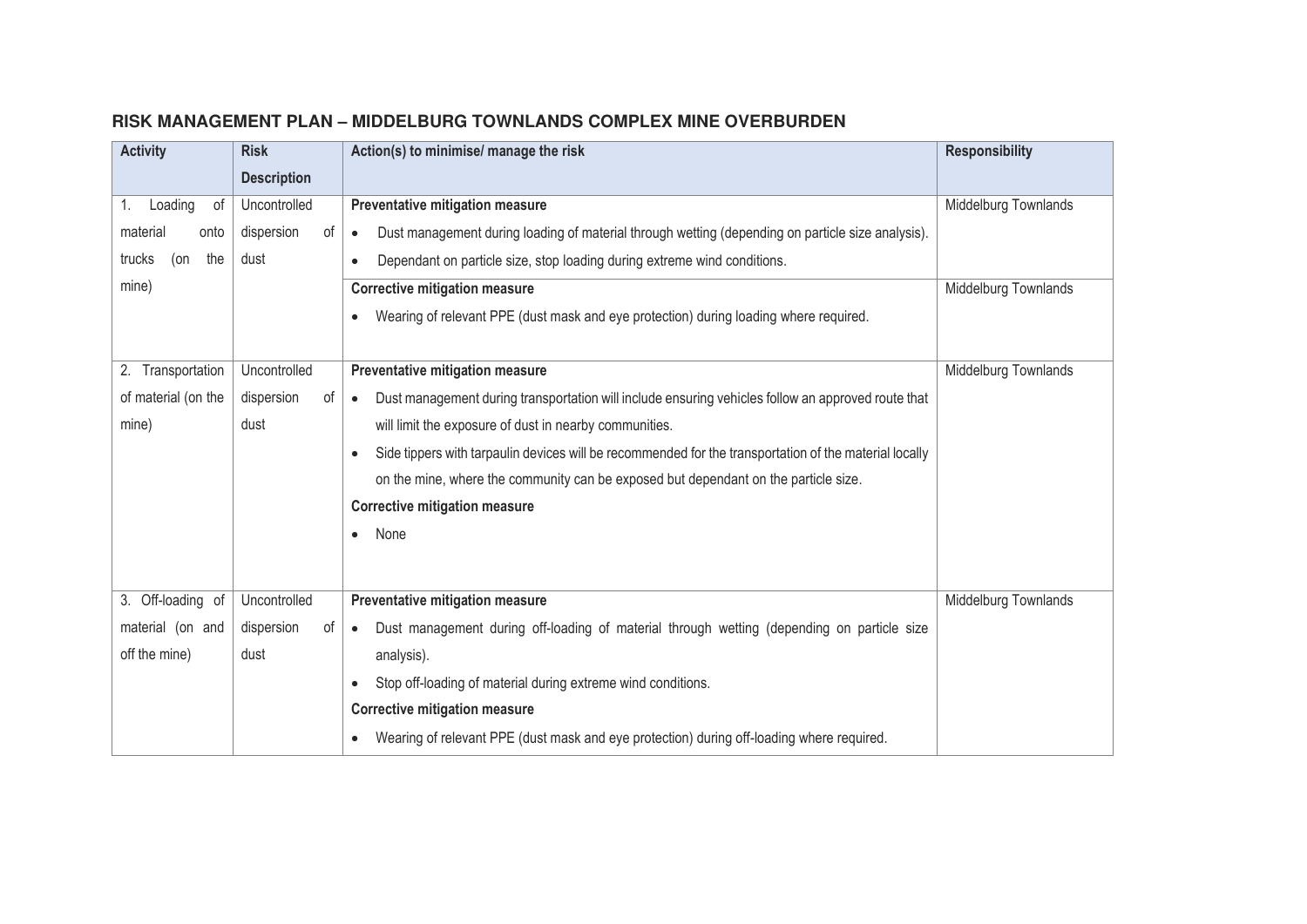| <b>Activity</b>     | <b>Risk</b>        | Action(s) to minimise/ manage the risk                                                                       | <b>Responsibility</b> |
|---------------------|--------------------|--------------------------------------------------------------------------------------------------------------|-----------------------|
|                     | <b>Description</b> |                                                                                                              |                       |
|                     |                    | Preventative mitigation measure                                                                              | Middelburg Townlands  |
|                     |                    | Confirmatory monitoring of AMD potential from overburden disposed.                                           |                       |
|                     |                    | $\bullet$                                                                                                    |                       |
|                     |                    | Incorporate the geochemistry results into a geochemical model to evaluate long-term geochemical              |                       |
|                     |                    | behaviour.                                                                                                   |                       |
|                     |                    | Allow for effective clean and affected water separation.                                                     |                       |
|                     |                    | Material will be placed by means of soft placement and not tipped from a height.<br>٠                        |                       |
|                     |                    | Where possible, use existing infrastructure to backfill overburden material into the open pits.<br>$\bullet$ |                       |
|                     |                    | All activities and supporting infrastructure / equipment in or adjacent to watercourses shall be             |                       |
|                     | Uncontrolled       | minimised where appropriate.                                                                                 |                       |
| Storage<br>of<br>4. | dispersion<br>of   | Maintenance of equipment should be undertaken regularly, and adherence to operational<br>$\bullet$           |                       |
| material (on the    | dust               | procedures.                                                                                                  |                       |
| mine)               | into<br>Seepage    | Ensure water management facilities are operating adequately until such time that these get<br>$\bullet$      |                       |
|                     | water resource/s   | rehabilitated to prevent silt loading of surrounding areas or water courses.                                 |                       |
|                     |                    | All activities and supporting infrastructure / equipment in or adjacent to watercourses shall be             |                       |
|                     |                    | minimised where appropriate.                                                                                 |                       |
|                     |                    | Capture seepage from the dump and reticulate to a closed affected water circuit or treat and                 |                       |
|                     |                    | dispose.                                                                                                     |                       |
|                     |                    | Do not discharge water that does not comply with regulatory release standards.                               |                       |
|                     |                    | Vegetate long-term stockpiles.                                                                               |                       |
|                     |                    | Seed all long-term stockpiles. Seeding must be completed as soon as practically possible in the wet          |                       |
|                     |                    | season.                                                                                                      |                       |
|                     |                    | <b>Corrective mitigation measure</b>                                                                         |                       |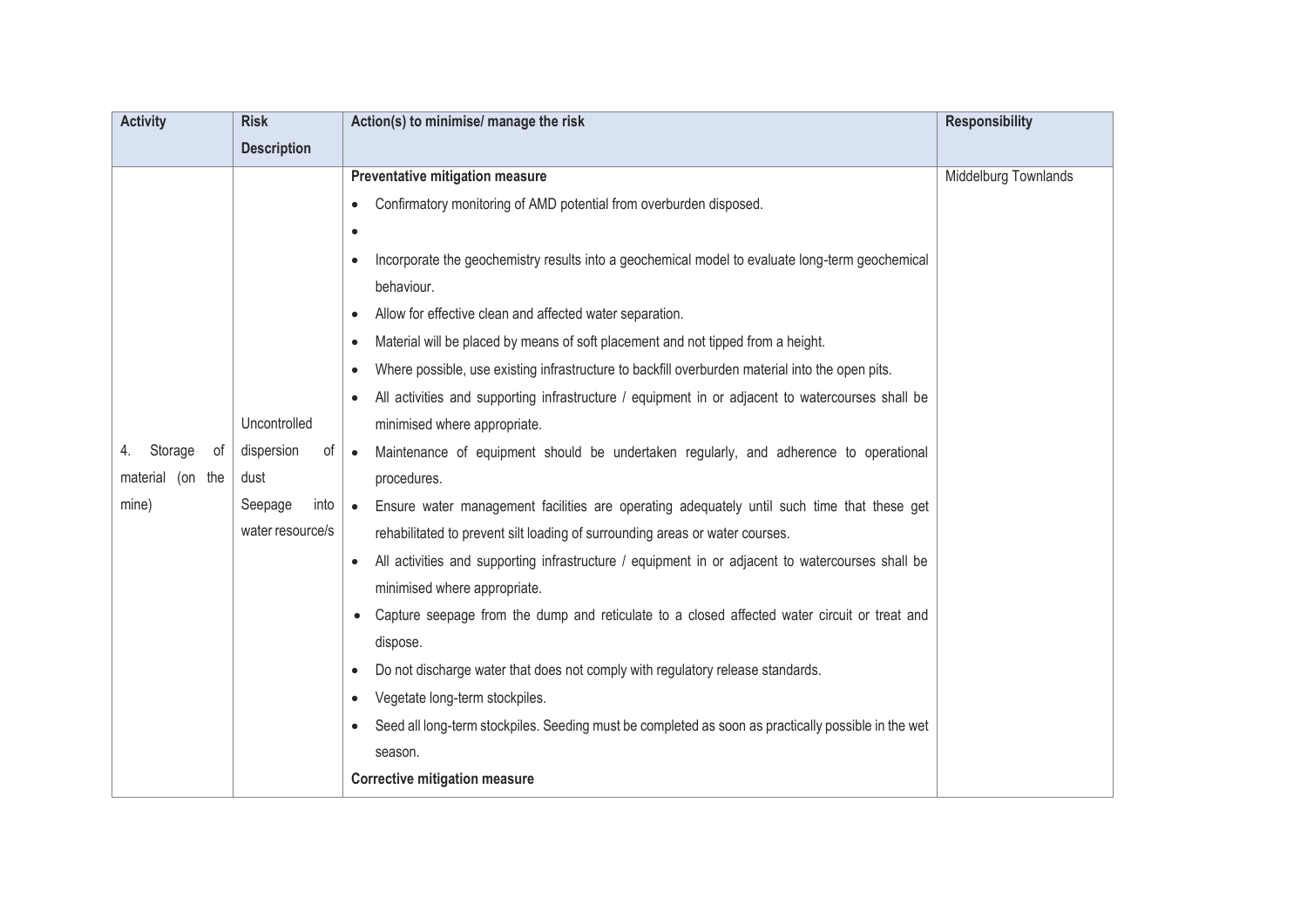| <b>Activity</b>      | <b>Risk</b>        | Action(s) to minimise/ manage the risk                                                                     | <b>Responsibility</b> |
|----------------------|--------------------|------------------------------------------------------------------------------------------------------------|-----------------------|
|                      | <b>Description</b> |                                                                                                            |                       |
|                      |                    | The use of Safety Data Sheet (SDS) with hazard classification which is provided to all users.<br>$\bullet$ |                       |
|                      |                    | Clean-up plan to be implemented where material is carried away from storage area.                          |                       |
|                      |                    | Berms to be constructed to contain silt transported downslope during runoff events.                        |                       |
| Rehabilitation<br>6. | Decant<br>into     | Preventative mitigation measure                                                                            | Middelburg Townlands  |
| (backfilling)        | water resource/s   | Confirmatory monitoring of AMD potential from overburden disposed.<br>$\bullet$                            |                       |
|                      |                    | Place carbonaceous material in the bottom of the pit to enable fast saturation.<br>$\bullet$               |                       |
|                      |                    | Compact soils to limit are and water infiltration and contour efficiently to reduce ponding.<br>$\bullet$  |                       |
|                      |                    | Incorporate the geochemistry results into a geochemical model to evaluate long-term geochemical<br>٠       |                       |
|                      |                    | behaviour.                                                                                                 |                       |
|                      |                    | Maintain water levels in backfilled pit to levels below decant level.<br>$\bullet$                         |                       |
|                      |                    | Monitor water levels and quality in backfilled pits.<br>$\bullet$                                          |                       |
|                      |                    | Monitor area for erosion and pooling and rehabilitate if necessary.<br>$\bullet$                           |                       |
|                      |                    | Replace soils to adequate depths over contoured areas and ameliorate as necessary and vegetate             |                       |
|                      |                    | as soon as possible to limit long-term water and oxygen ingress.                                           |                       |
|                      |                    | Ensure soils are replaced to an adequate depth and ensure soil quality is adequate.                        |                       |
|                      |                    | <b>Corrective mitigation measure</b>                                                                       |                       |
|                      |                    | Digging of a cut-off trench up to the hard/fresh rock that drains to the PCD.                              |                       |
|                      |                    | Water treatment of decant if quality is substandard.<br>$\bullet$                                          |                       |
|                      |                    | Pump dirty water to a water treatment plant.<br>$\bullet$                                                  |                       |
|                      |                    | Implement acid management plan as needed or when required.                                                 |                       |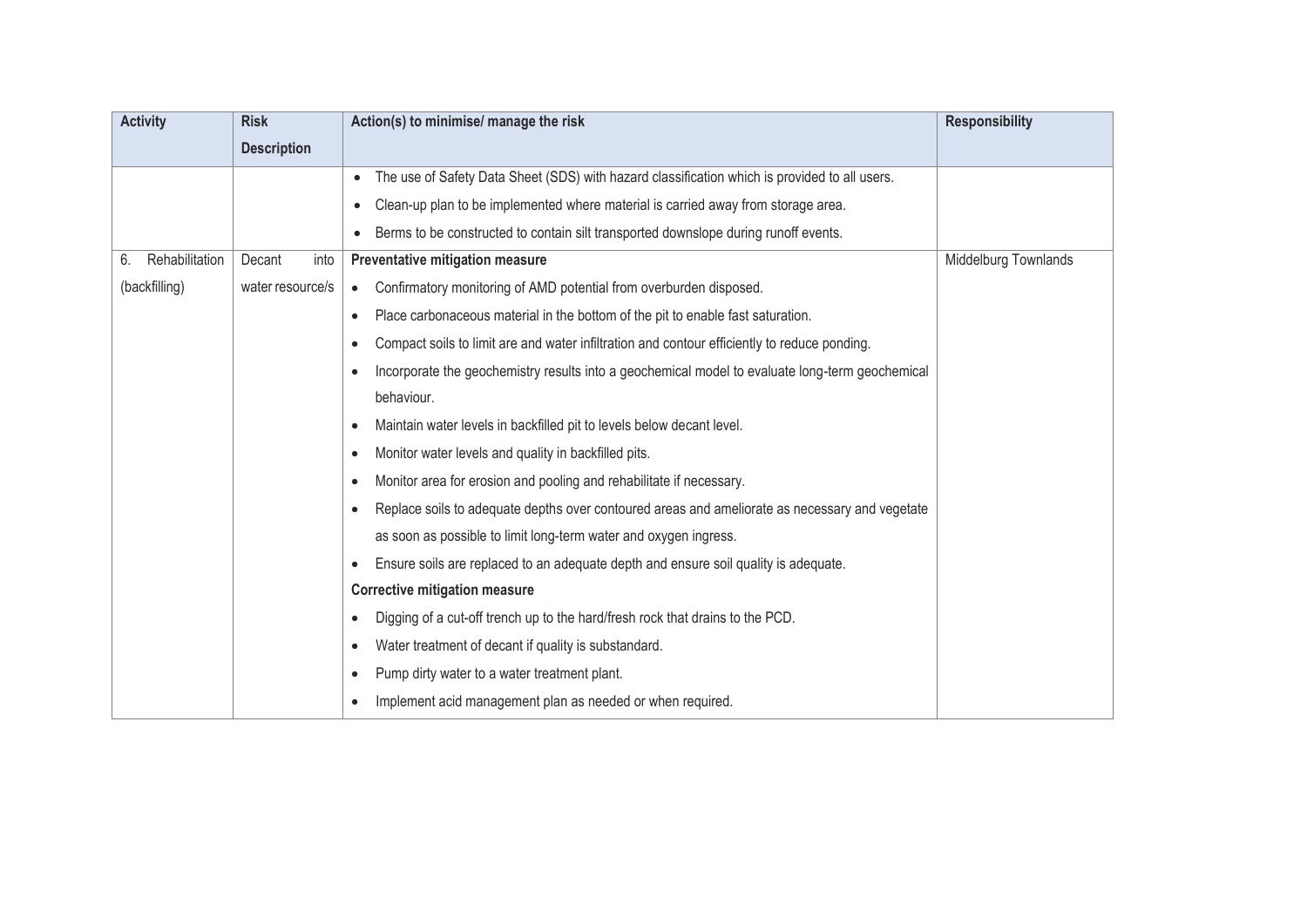## **SAFETY DATA SHEET**

**Conforms to ISO 11014-1 and the South African Occupational Health and Safety Act (86/1993)**

#### **December 2020**

## **MINE OVERBURDEN**

## **1. COMPANY INFORMATION**

| Name:              | <b>IZIMBIWA COAL (PTY) LTD</b> |
|--------------------|--------------------------------|
| Address:           | Kruger dam Road/Keiskama Road  |
|                    | Private Bag x 1838             |
|                    | Aerorand                       |
|                    | Middelburg                     |
|                    | 1050                           |
| Trading Name:      | Middelburg Townlands (OC)      |
| Tel Number:<br>$+$ | 013 244 8100                   |

## **2. HAZARDS IDENTIFICATION**

The Middelburg Townlands overburden is composed of  $63\%$  quartz  $(SiO<sub>2</sub>)$ ,  $33.6\%$  of the clay mineral kaolinite  $[A_2Si_2O_5(OH)_4]$ , 0.4% of the calcium magnesium carbonate mineral dolomite, 1.8% the phyllosilicate mineral muscovite  $[KAl_2(AlSi_3O_{10}) (F,OH)_2]$ , 0.7% of the aluminosilicate mineral microcline (KAISi $_3$ O<sub>8</sub>) and 0.5% of the iron carbonate mineral siderite (FeCO<sub>3</sub>). The material contains a variety of trace metals, but they are not available to the environment, except in the presence of acids. The Si is expected to be present in a size not to be harmful. Any respirable silica dust generated may cause health effects. Silicosis is normally associated with prolonged inhalation of crystalline silica dust.

The material is not considered hazardous during normal use and if precautionary measures are taken, and when recommended use instructions are followed. The following potential hazards should however be recognised:

**Target Organs:** May cause respiratory irritation upon exposure to high airborne concentrations. May cause eye irritation if material contacts eye.

## **Hazard statements:**

May be harmful if swallowed (H303).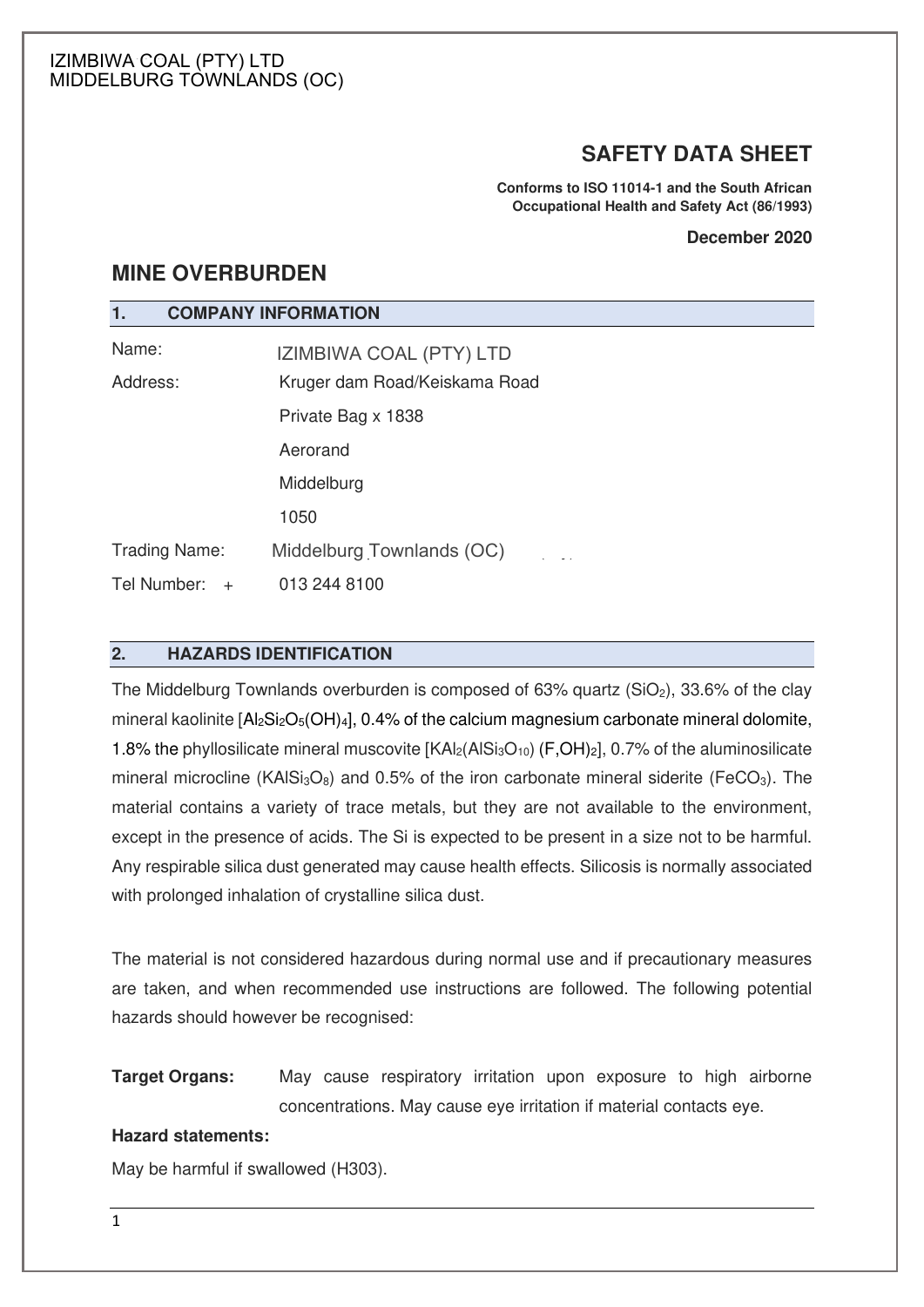May be harmful if inhaled (H333).

## **Precautionary Statement:**

Avoid inhaling dust.

Wear protective gloves/protective clothing/eye protection/face.

If in eyes: Rinse cautiously with water for several minutes. Remove contact lenses if present. Continue rinsing.

If skin irritation occurs: Get medical advice/attention.

If eye irritation persists: Get medical advice/attention.

## **3. COMPOSITION AND INFORMATION ON INGREDIENTS**

The mine overburden is composed of the following elemental oxides in concentrations greater than 0.1%:

| <b>Constituent</b>             | Content (%) | <b>CAS number</b> |
|--------------------------------|-------------|-------------------|
| SiO <sub>2</sub>               | 53.6        | 7631-86-9         |
| Al <sub>2</sub> O <sub>3</sub> | 14.2        | 1344-28-1         |
| Fe <sub>2</sub> O <sub>3</sub> | 4.68        | 1309-37-1         |
| TiO <sub>2</sub>               | 0.94        | 13463-67-7        |
| K <sub>2</sub> O               | 0.89        | 1309-48-4         |
| CaO                            | 0.43        | 1305-78-8         |
| <b>MgO</b>                     | 0.25        | 1309-48-4         |
| Na <sub>2</sub> O              | 0.068       | 1313-59-3         |
| P                              | 0.061       | 7723-14-0         |
| <b>MnO</b>                     | 0.039       | 1344-43-0         |

### **4. FIRST AID MEASURES**

Eye: Flush eyes with plenty of water for a minimum of 15 minutes. Keep rotating the eyes to ensure complete flushing of all particles. Do not rub eyes. Seek medical attention promptly if irritation persists or any abrasions occur. Skin: Not severely abrasive on skin but skin should be washed with cool water and mild soap or detergent if rash or irritation occurs. Inhaled: No specific first aid measures are needed but remove affected person promptly to fresh air. Seek medical attention for discomfort or if

coughing or other symptoms do not subside. Always use proper PPE.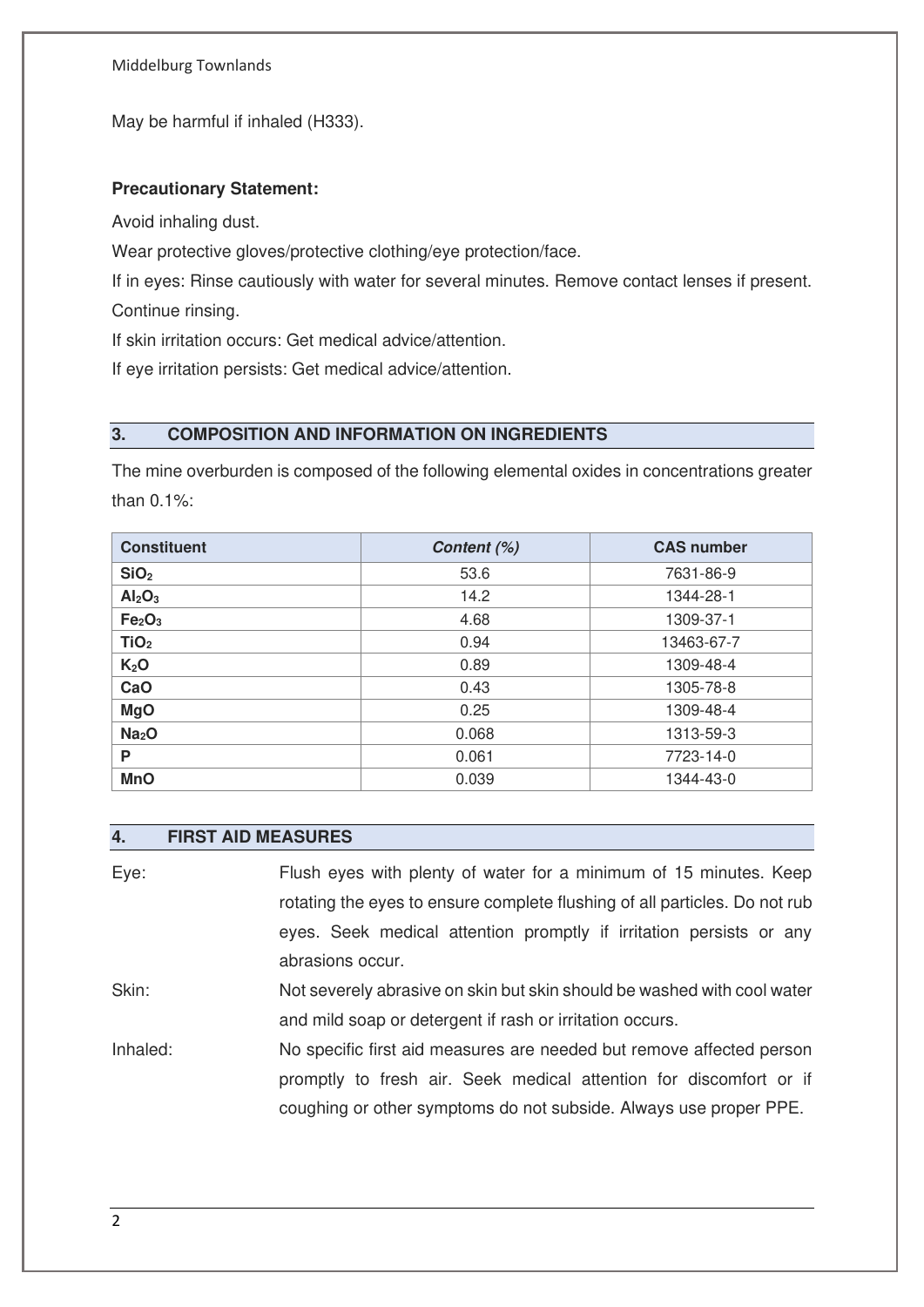## **5. FIRE FIGHTING MEASURES**

Extinguishing Media: Dry powder, carbon dioxide, foam or water spray. Exposure Hazards: The product will not ignite easily.

## **6. ACCIDENTAL RELEASE MEASURES**

Personal Precaution: Wear personal protective clothing with a respiratory mask, to prevent dust inhalation. Ensure adequate ventilation. Emergency: Isolate the spill and prevent further leakage or spillage. Environmental: Prevent entry of the spilled product into waterways, sewers or confined areas. Clean up methods: Sweep up and shovel it into suitable containers for re-use, recovery or disposal. Avoid creating a dust cloud.

Other Information: See Section 13 for disposal Considerations.

| 7.                   | <b>HANDLING AND STORAGE</b>                                                                                 |
|----------------------|-------------------------------------------------------------------------------------------------------------|
| Handling:            | Handle in a well-ventilated area. Keep dust formation to a minimum.<br>Always wear correct PPE.             |
| Protective clothing: | Chemical protective clothing should not be required under normal<br>circumstances when using this material. |
| Storage:             | No special storage requirements but store where excessive wind<br>cannot disperse dust particles.           |

## **8. ENGINEERING MEASURES**

Occupational Exposure Limits (OEL):

There are no exposure limits available for the mine overburden, therefore the ingredients or a substance close to the ingredients will be used. Below is Exposure Limits for dust and silicon. The exposure limits for nuisance dust (particulates not otherwise regulated) are the most important and should be used. Dust to be suppressed while stored above surface.

Particulates not otherwise regulated – Total Dust TWA 10 mg/m<sup>3</sup> (total) TWA 5 mg/m<sup>3</sup> (resp) General Industry - TWA 15 mg/m3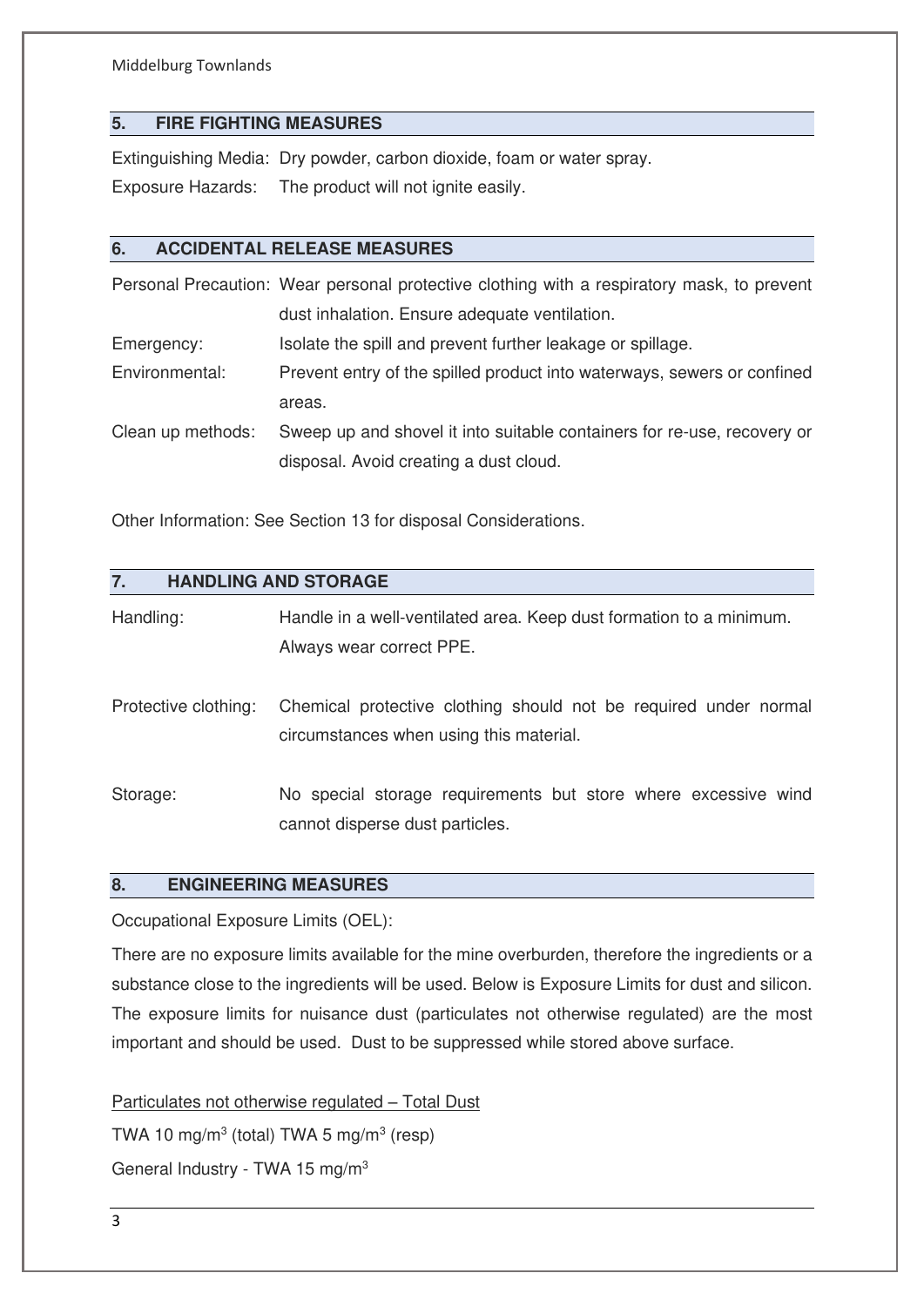Construction Industry – TWA 15 mg/m<sup>3</sup> TWA 10 mg/m<sup>3</sup> (total) TWA 5 mg/m<sup>3</sup> (resp) ACGIH Guideline: TWA 10 mg/m<sup>3</sup> (Inhalable Particles)

## Silicon [CAS No. 7440-21-3]

TWA 10 mg/m<sup>3</sup> (total) TWA 5 mg/m<sup>3</sup> (resp) TWA 15 mg/m<sup>3</sup> (total) TWA 5 mg/m<sup>3</sup> (resp) Personal protection during working application:

Respiratory: Suitable dust masks of same nature as for nuisance dust (NB, recommendations/specifications to be informed by an occupational health practitioner.

## **9. PHYSICAL AND CHEMICAL PROPERTIES**

| Appearance:                   | Dark Grey                              |
|-------------------------------|----------------------------------------|
| Odour:                        | None                                   |
| <b>Odour Threshold:</b>       | Not applicable since there is no odour |
| pH:                           | 7.08                                   |
| <b>Melting Point:</b>         | Not Available                          |
| <b>Boiling Point:</b>         | Not available                          |
| Flash Point:                  | Not Applicable Inorganic Substance     |
| <b>Evaporation Rate:</b>      | Not available                          |
| Flammability:                 | Not Flammable                          |
| Explosion limits:             | Not Explosive                          |
| Vapour Pressure:              | Not Available                          |
| Vapour Density:               | Not Applicable                         |
| <b>Relative Density:</b>      | Not Available                          |
| Water Solubility:             | Not available                          |
| <b>Partition Coefficient:</b> | Not Applicable, Inorganic Substance    |

## **10. STABILITY AND REACTIVITY**

## **Chemical stability:**

Stable under normal temperatures and pressures

#### **Possibility of Hazardous Reactions:**

Avoid reactions with acids such as hydrofluoric acid and nitric acid and bases.

## **Conditions to Avoid:**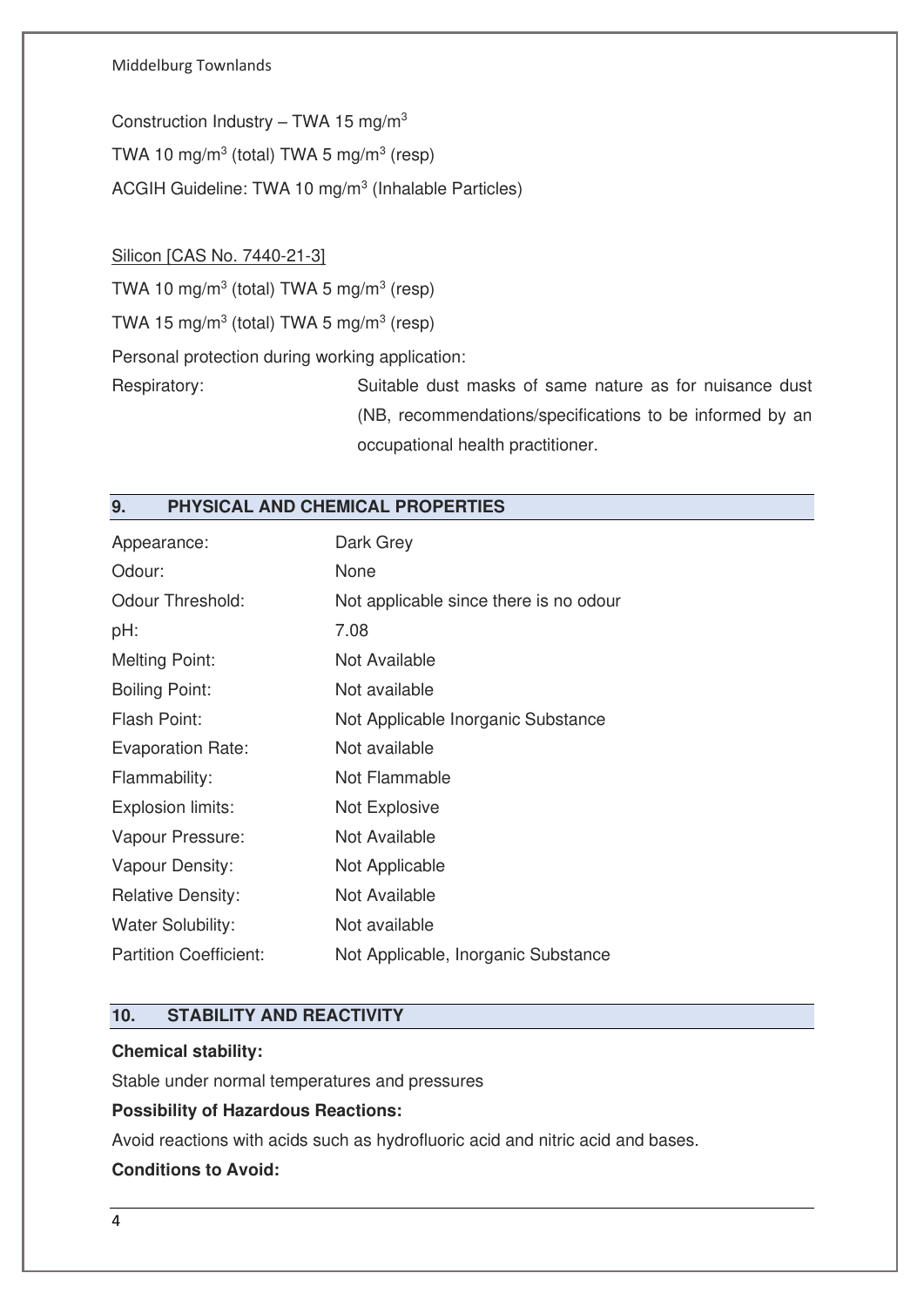Avoid generating dust.

## **11. TOXICOLOGICAL INFORMATION**

### **Acute Potential Effects:**

Possible silicosis, fibrosis, cancer

May be harmful if swallowed

May be harmful if Inhaled

## **Chronic Potential Health Effects:**

The substance may be toxic to lungs and upper respiratory tract. Repeated or prolonged inhalation or unprotected exposure to the substance can produce target organ damage.

| Likely routes of exposure:                | Eye contact, skin contact, inhalation   |
|-------------------------------------------|-----------------------------------------|
| Target Organs:                            | Skin, Eyes, Respiratory System          |
| Constituent / Ingredient Toxicity (LD50): | Oral > $2000$ mg/kg, $\leq 5000$ mg/kg; |
|                                           | Dermal $>5000$ mg/kg                    |
| Constituent / Ingredient Toxicity (LC50): | Inhalation $>5$ mg/l                    |

## **12. ECOLOGICAL INFORMATION**

## **Persistence and Degradability:**

Most ingredients are of inorganic nature and do not biodegrade.

## **Ecotoxicity:**

| Daphnia:               | Not expected |
|------------------------|--------------|
| Fish:                  | Not expected |
| <b>Aquatic Plants:</b> | Not expected |
| Micro-algae            | Not expected |
| <b>Bacteria</b>        | Not expected |

## **Mobility in soil**:

Constituents relatively insoluble in water.

Expected to be relatively immobile in soil.

#### **Bioaccumulation:**

Constituents are insoluble and not expected to bioaccumulate.